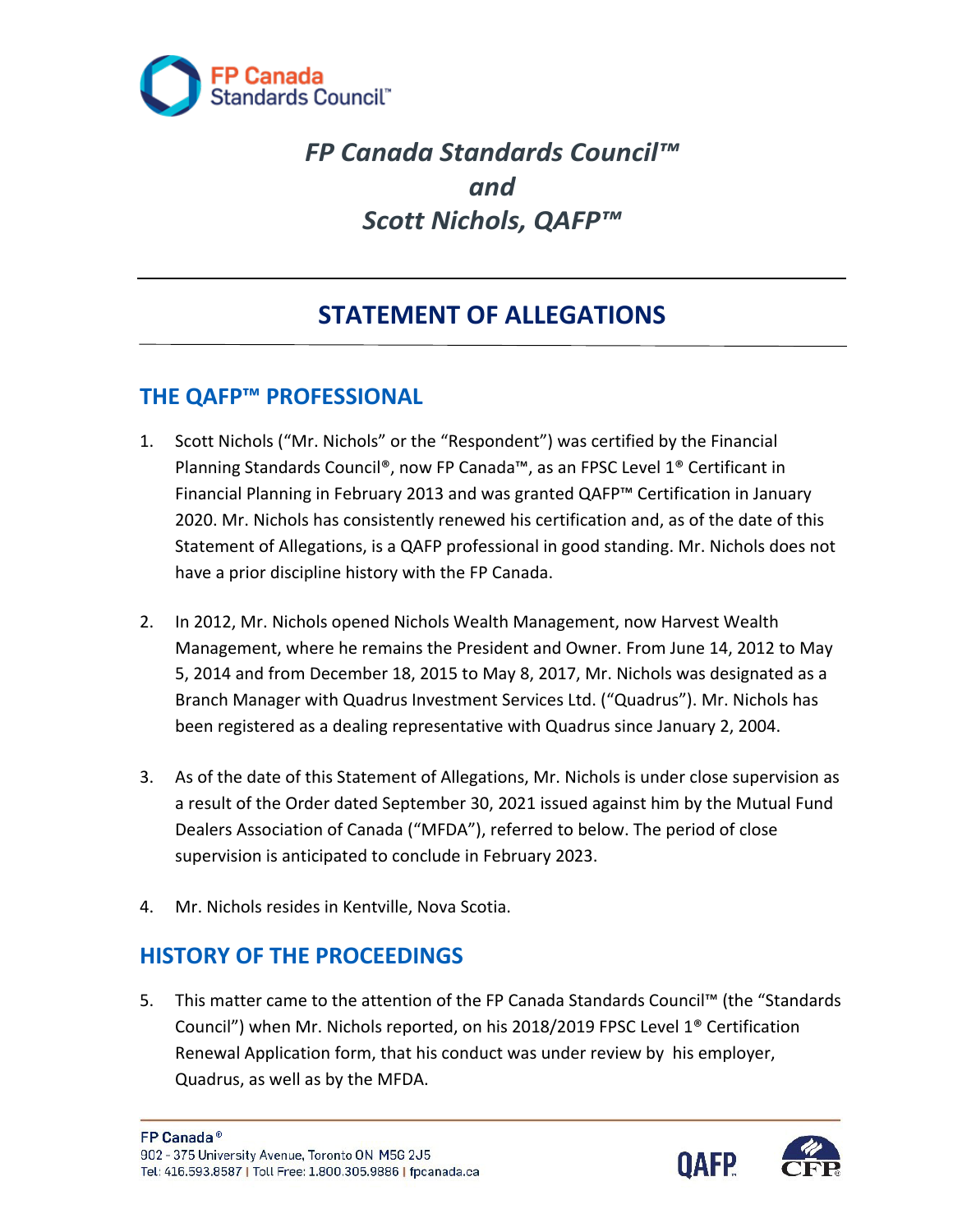- 6. On December 3[1](#page-1-0), 2020, the MFDA issued a Notice of Hearing<sup>1</sup> against Mr. Nichols and on September 28, 2021, Mr. Nichols entered into a Settlement Agreement with the  $MFDA<sup>2</sup>$  $MFDA<sup>2</sup>$  $MFDA<sup>2</sup>$ , which was accepted by the MFDA Hearing Panel by Order dated September 30, 2021<sup>[3](#page-1-2)</sup>. The MFDA Hearing Panel subsequently released its Reasons for Decision dated May 12, 2022<sup>[4](#page-1-3)</sup>.
- 7. In the Settlement Agreement, Mr. Nichols admitted that, in contravention of several MFDA Rules he: a) opened four (4) new accounts and made investment recommendations for clients who he had not met; b) signed and submitted account forms to process switches and redemptions based on instructions received from KK, without confirming the trading instructions directly with the client; and c) signed and submitted a client's Know-Your-Client ("KYC") update form when he had not communicated with the client to obtain or confirm her instructions.
- 8. The MFDA Hearing Panel suspended Mr. Nichols for four (4) months from conducting any securities-related business in any capacity while in the employ of or associated with any MFDA Member. In February 2022, following the four (4) month suspension, Mr. Nichols re-registered and was placed on close supervision for twelve (12) additional months. Mr. Nichols was also ordered to pay a fine of \$30,000 and costs of \$5,000.
- 9. The Standards Council initiated an investigation into Mr. Nichol's conduct on August 11, 2021. The investigation revealed, amongst other things, the following:
	- a. Quadrus' and the MFDA's investigations into Mr. Nichols' conduct arose out of an investigation into the conduct of KK, Mr. Nichols' childhood friend and co-worker, after his death by suicide in April 2018.
	- b. In 2013, KK joined Mr. Nichols at Quadrus; however, he was not able to immediately transfer his registration as a dealing representative with his prior employer, to become an Approved Person at Quadrus. From September 2013 until April 23, 2014, when KK became an Approved Person of Quadrus, KK was as a Marketing Associate, which was an unregistered, support role to Mr. Nichols.



<span id="page-1-0"></span><sup>&</sup>lt;sup>1</sup>Notice of Hearing 202003 | MFDA

<span id="page-1-1"></span><sup>2</sup> [SA 202003 | MFDA](https://mfda.ca/settlement-agreement/sa202003/)

<span id="page-1-2"></span><sup>3</sup> [Order 2 202003 | MFDA](https://mfda.ca/case-order/order2-202003/)

<span id="page-1-3"></span><sup>4</sup> [Reasons 202003 | MFDA](https://mfda.ca/reasons-for-decision/reasons202003/)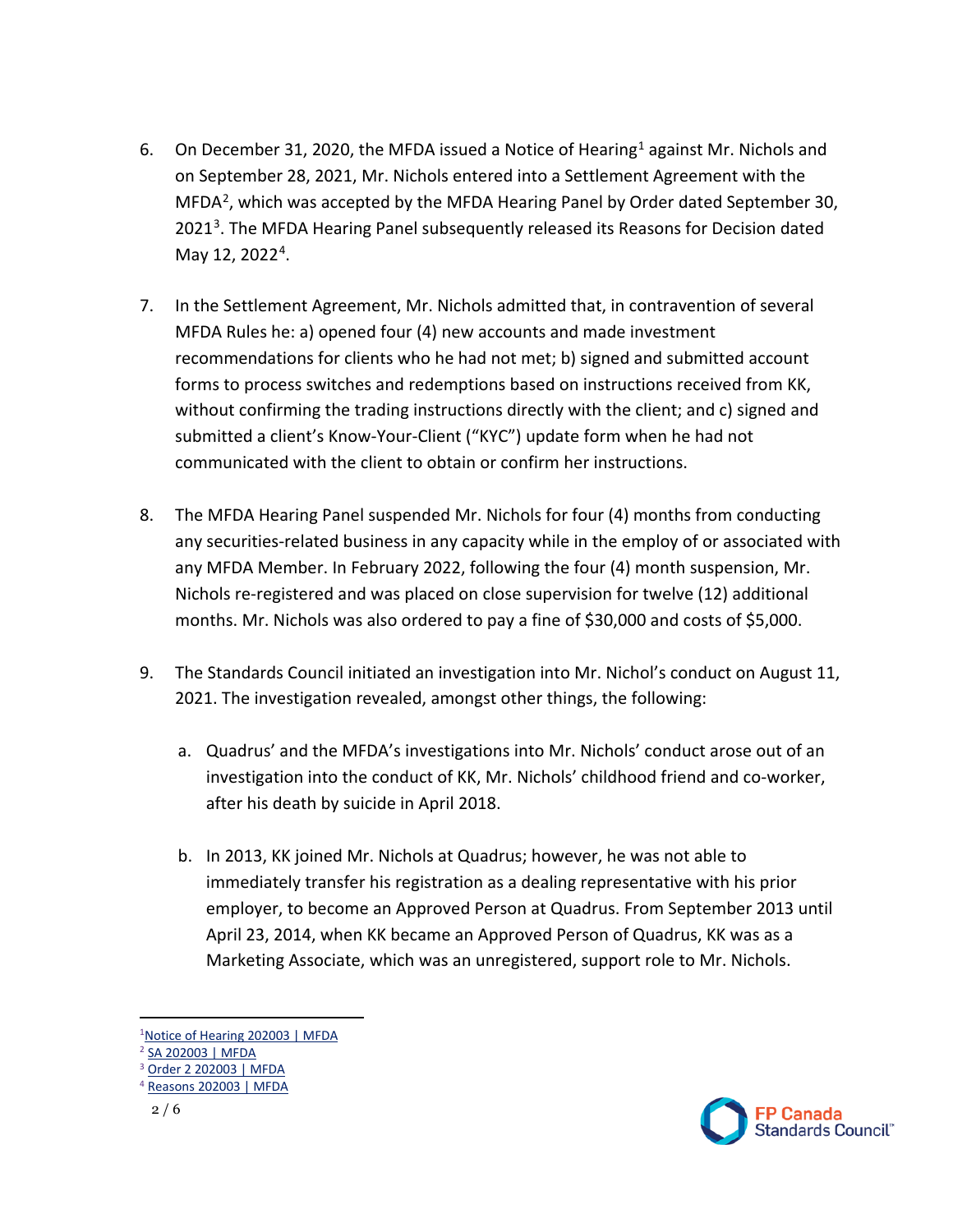- c. In or about October 30, 2013, Mr. Nichols signed as witness on a Limited Trade Authorization ("LTA") form for his client, KK's wife, when he did not witness her execute the LTA. The LTA was then used by KK to process unauthorized switches.
- d. Due to the unauthorized switches, Quadrus requested that Mr. Nichols update KK's wife's risk tolerance on her KYC to align with her investments. Rather than obtain the information directly from KK's wife, who was his client, Mr. Nichols asked KK to obtain the updated KYC documentation. Mr. Nichols later learned that KK's wife had not signed the updated KYC.
- e. In addition, in or about mid September 2014, KK advised Mr. Nichols that his wife wanted to make a redemption from her account. Rather than discuss the redemption with his client and obtain the signatures himself (or rely on the LTA), Mr. Nichols instructed KK to obtain his wife's signature on the trade tickets. Upon receipt of the signed trade tickets, Mr. Nichols proceeded to sign them and process two redemptions. Mr. Nichols later learned that KK's wife had not signed the trade tickets and had not authorized the redemptions.
- 10. On May 3, 2022, the Conduct Review Panel ("CRP") convened and referred the allegations set out herein to a Hearing Panel.

### **NOTICE**

- 11. Further to the direction of the CRP, and in accordance with Article 5.1 of the *FP Canada Standards Council Disciplinary Rules and Procedures* (DRP), I hereby give notice of the Standards Council's request that a hearing date be set with respect to the matter identified as: *FP Canada Standards Council™ and Scott Nichols, QAFP™*.
- 12. The Standards Council requests that the hearing be held in writing.

### **APPLICABLE STANDARDS**

13. The conduct subject to the allegations occurred between September 2013 and September 2014, and Mr. Nichols was found to have contravened MFDA Rules in September 2021. Accordingly, Mr. Nichols' conduct is governed by the *Standards of Professional Responsibility* in force between November 2011 and September 2014 and between July 2021 and April 2022. The relevant Principles and Rules are attached at **Appendix "A"**.

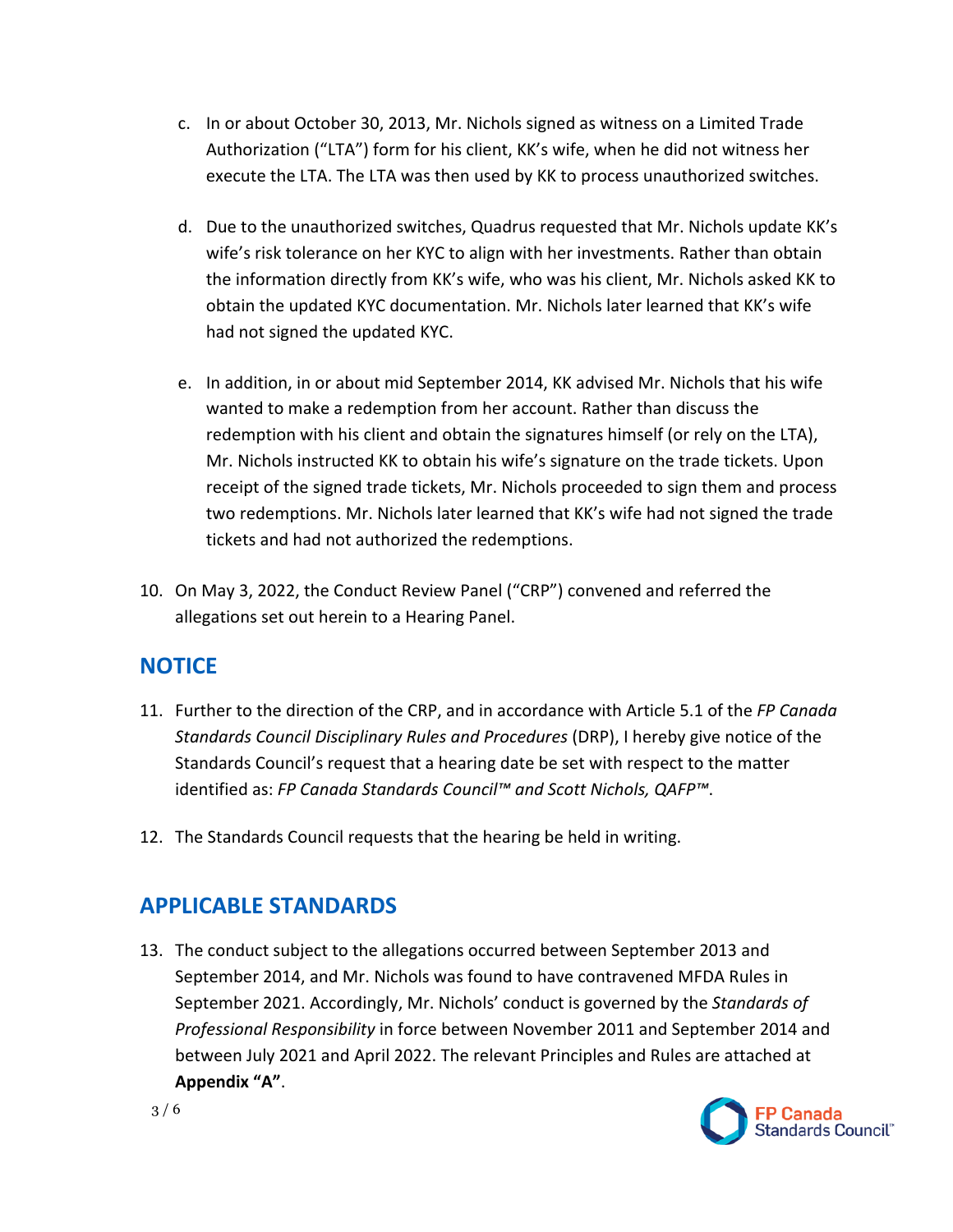### **ALLEGATIONS**

The Standards Council makes the following allegations against the Respondent:

- 1. Between September 2013 and April 2014, the Respondent failed to meet with four (4) clients for whom he was the advisor of record, and relied on KK to service and make recommendations to the clients, and thereby failed to act in the clients' best interests, failed to act with fairness and diligence, failed to act with integrity, objectivity and failed to exercise reasonable professional judgement, contrary to Principles 1, 2, 3, 5, 7 and 8 and Rule 2, 15 of the *Standards of Professional Responsibility* in force between November 2011 and September 2014.
- 2. Between April 2014 and September 2014, the Respondent signed and submitted account forms to process switches and redemptions and updated Know-Your-Client documentation for his client, KK's wife's, investment accounts, without confirming her updated information or obtaining her direct authorization and instructions, and thereby failed to act in the client's best interests, failed to act with fairness and diligence, failed to act with integrity, objectivity and exercise reasonable professional judgement contrary to Principles 1, 2, 5, 7 and 8 and Rule 2 of the *Standards of Professional Responsibility* in force between November 2011 and September 2014.
- 3. On or about October 30, 2013, the Respondent signed as witness on a Limited Trade Authorization form for his client, KK's wife, when he did not, in fact, witness her sign the document, and thereby engaged in conduct involving dishonesty and the failure to act with integrity, contrary to Principle 2 and Rule 1 of *Standards of Professional Responsibility* in force between November 2011 to February 2014.
- 4. By engaging in conduct that contravened MFDA Rules 2.2.1, 2.1.1, 2.3.1(a) [now MFDA Rule 2.3.1(b)], 2.5.1 and 1.1.2, as set out in the MFDA Hearing Panel by Order dated September 30, 2021, the Respondent failed to provide professional services in accordance with applicable laws, regulations, rules or established policies of governmental agencies or other applicable authorities, contrary to Rule 24 of the *Standards of Professional Responsibility* in force between July 2021 and April 2022.

Dated: June 10, 2022

\_\_\_\_\_\_\_\_\_\_\_\_\_\_\_\_\_\_\_\_\_\_\_\_\_\_\_\_\_\_\_\_\_ "Tamara Center"

Tamara Center Director, Professional Conduct and Enforcement Counsel to FP Canada Standards Council

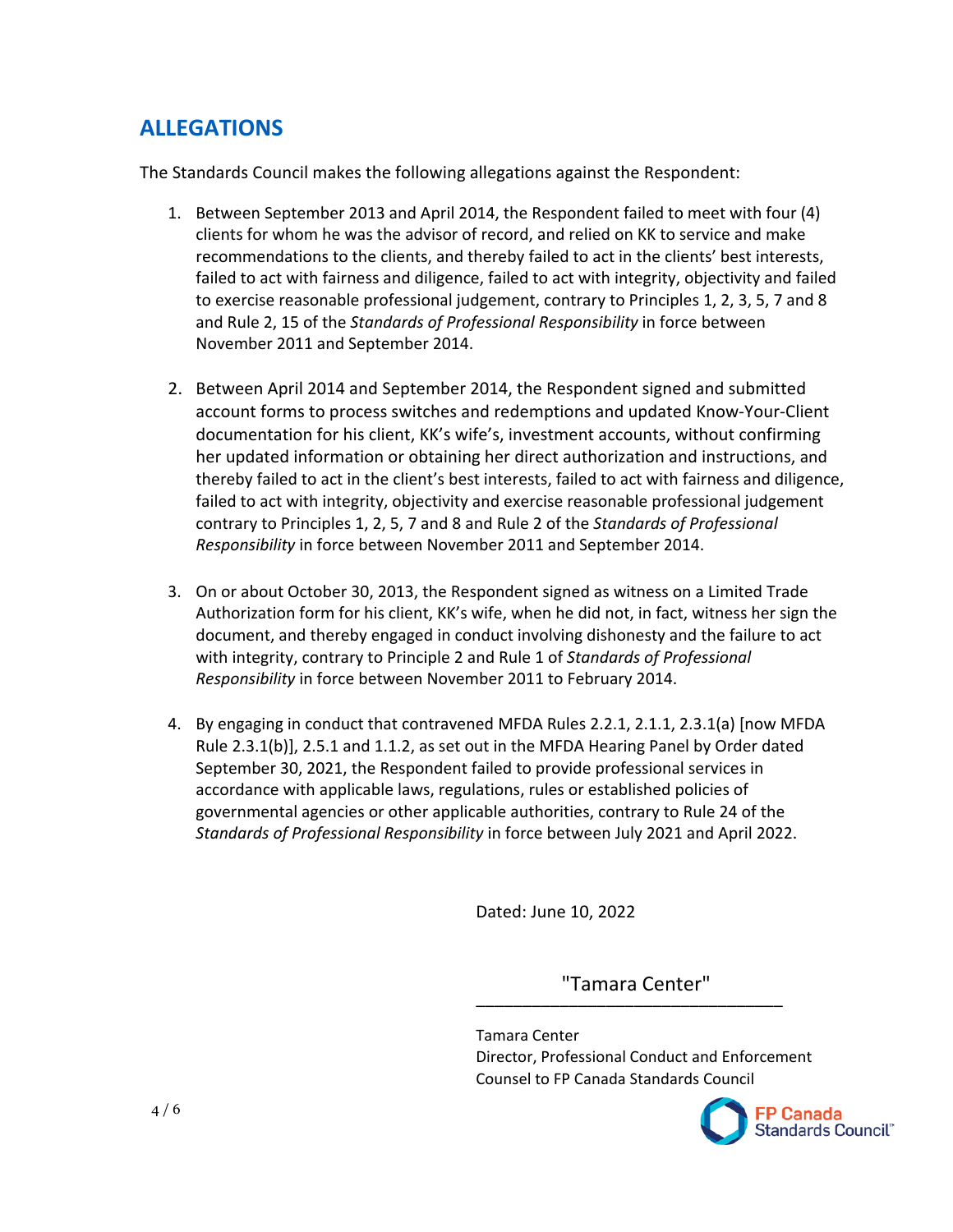### **Appendix A**

**Standards of Professional Responsibility for CFP Professionals and FPSC Level 1 Certificants in Financial Planning – November 2011 to September 2014**

**Principle 1: Client First** 

**A CFP professional shall always place the client's interests first.** 

Placing the client's interests first requires the CFP professional to act honestly and to place the client's interests ahead of his/her own and ahead of all other interests.

#### **Principle 2: Integrity**

**A CFP professional shall always act with integrity.**

Integrity means rigorous adherence to the moral rules and duties imposed by honesty and justice, Integrity requires the CFP professional to observe both the letter and the spirit of the Code.

**Principle 3: Objectivity** 

**A CFP professional shall be objective when providing advice and/or services to clients.**

Objectivity requires intellectual honesty, impartiality and the exercise of sound judgment, regardless of the services delivered or the capacity in which a CFP professional functions

**Principle 5: Fairness**

**A CFP professional shall be fair and open in all professional relationships.** 

Fairness requires providing clients with what they should reasonably expect from a professional relationship, and includes honesty and disclosure of all relevant facts, including conflicts of interest.

#### **Principle 7: Diligence**

**A CFP professional shall act diligently when providing advice and/or services to clients.** 

Diligence is the degree of care and prudence expected from CFP professionals in the handling of their clients' affairs. Diligence requires fulfilling professional commitments in a timely and thorough manner and taking due care in guiding, informing, planning, supervising, and delivering financial advice and/or services to clients.

#### **Principle 8: Professionalism**

**A CFP professional shall act in a manner that reflects positively upon the profession.** 

Professionalism refers to conduct that inspires confidence and respect from clients and the community and embodies all of the other principles within the Code.

**Rule 1:** A CFP professional shall not engage in or associate with conduct involving dishonesty, fraud, deceit or misrepresentation, or knowingly make a false or misleading statement to clients or any other parties.